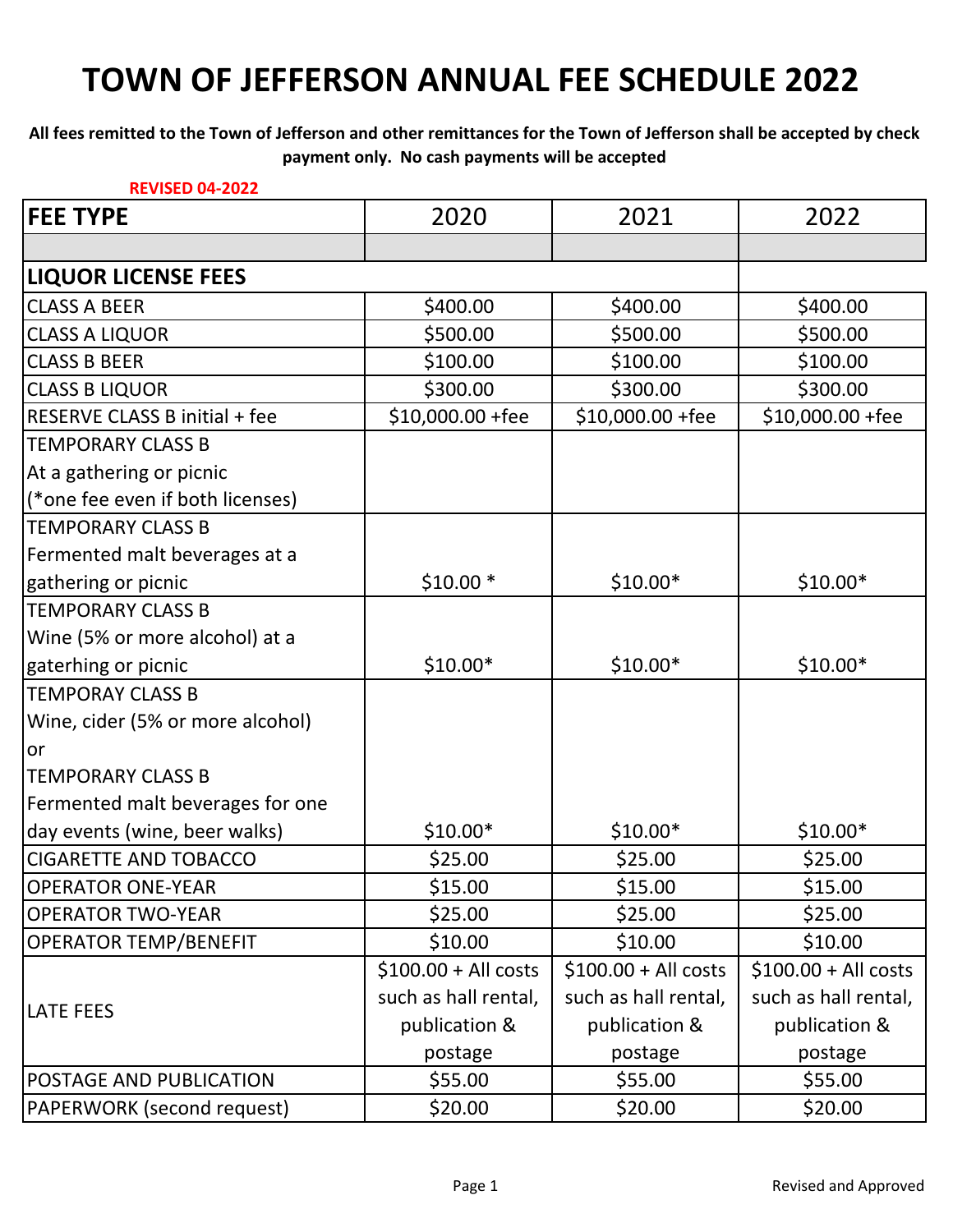| <b>FEE TYPE</b>                          | 2020                  | 2021                  | 2022                                                           |
|------------------------------------------|-----------------------|-----------------------|----------------------------------------------------------------|
|                                          |                       |                       |                                                                |
| <b>DOG LICENSE FEES:</b>                 |                       |                       |                                                                |
| NEUTERED MALE/SPAYED FEMALE              | \$10.00               | \$10.00               | \$10.00                                                        |
| MALE/FEMALE                              | \$15.00               | \$15.00               | \$15.00                                                        |
|                                          | \$35.00 for up to     | \$35.00 for up to     | \$35.00 for up to                                              |
| <b>KENNEL</b> (needed if 5 or more dogs) | 12 dogs               | 12 dogs               | 12 dogs                                                        |
|                                          | $+$ \$10.00 for each  | $+$ \$10.00 for each  | $+$ \$10.00 for each                                           |
|                                          | dog over 12           | dog over 12           | dog over 12                                                    |
| <b>LATE FEE</b>                          | Add \$10.00 +         | Add $$10.00 +$        | Add \$10.00 +                                                  |
| (per license after March 31st)           | \$5.00 for each add'l | \$5.00 for each add'l | \$5.00 for each add'l                                          |
|                                          | notice                | notice                | notice                                                         |
| RUNNING-AT-LARGE                         | \$75.00 1st offense   | \$75.00 1st offense   | \$75.00 1st offense                                            |
|                                          | \$150 2nd offense     | \$150 2nd offense     | \$150 2nd offense                                              |
|                                          |                       |                       |                                                                |
| <b>TAXES</b>                             |                       |                       |                                                                |
| <b>OVERDUE, DELIQUENT</b>                | $$25.00 +$            | $$25.00 +$            | $$25.00+$                                                      |
| PERSONAL PROPERTY                        | 1% per month          | 1% per month          | 1% per month                                                   |
| <b>TAX EXEMPT (bianuual)</b>             |                       |                       |                                                                |
| <b>ONE PARCEL NOTICE</b>                 | \$25.00               | \$25.00               | \$25.00                                                        |
| <b>TAX EXEMPT (bianuual)</b>             | $$25.00 +$            | $$25.00 +$            | $$25.00+$                                                      |
| <b>MULTIPLE PARCELS</b>                  | \$5.00 for each add'l | \$5.00 for each add'l | \$5.00 for each add'l                                          |
|                                          | property              | property              | property                                                       |
| ADD'L LATE TAX EXEMPT NOTICE             |                       |                       |                                                                |
| (After March 31)                         | \$10.00               | \$10.00               | \$10.00                                                        |
|                                          |                       |                       |                                                                |
| <b>REAL PROPERTY STATUS</b>              |                       |                       |                                                                |
| <b>INFO FORM</b>                         |                       |                       |                                                                |
| (Special Assessment, Refinance, etc.)    | \$15.00               | \$20.00               | \$20.00                                                        |
| <b>INFO FORM</b>                         |                       |                       |                                                                |
| (rush within 24 hours)                   | \$25.00               | \$30.00               | \$30.00                                                        |
|                                          |                       |                       |                                                                |
| <b>FIRE &amp; EMERGENCY RESPONSES</b>    |                       |                       |                                                                |
| <b>PER CALL FEE</b>                      |                       |                       |                                                                |
| FOR ANY PERSON WHO IS NOT                |                       |                       | \$500.00 + Admin fee \$500.00 + Admin fee \$500.00 + Admin fee |
| <b>RESIDENT/PROPERTY TAX PAYER</b>       | and expenses          | and expenses          | and expenses                                                   |
|                                          |                       |                       |                                                                |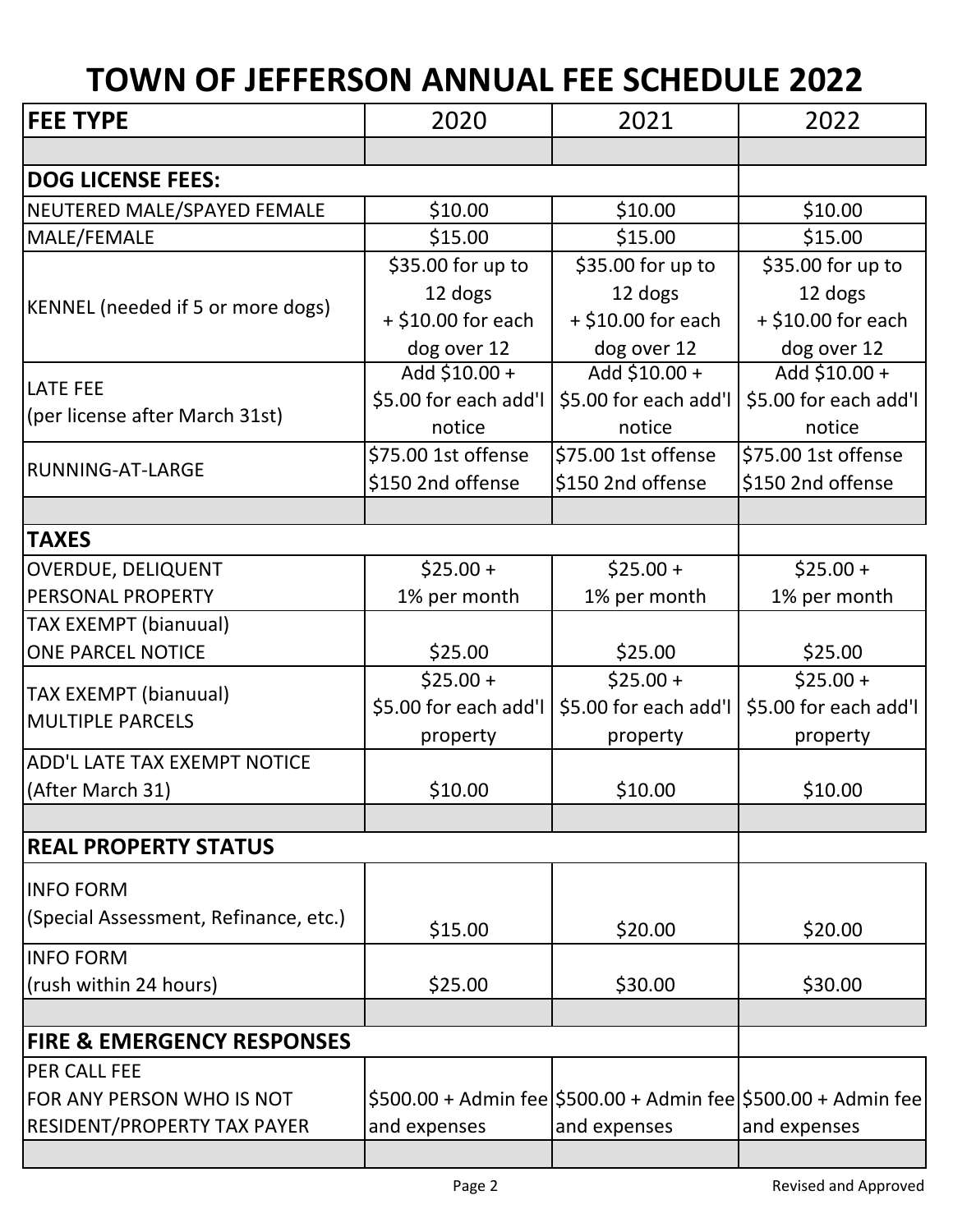| <b>BAGS</b><br>$\sim$ $-$<br><b>SAND</b><br>$-$<br>Dd⊌<br>Jd≿<br>_____ | . .<br>rpag |
|------------------------------------------------------------------------|-------------|
|------------------------------------------------------------------------|-------------|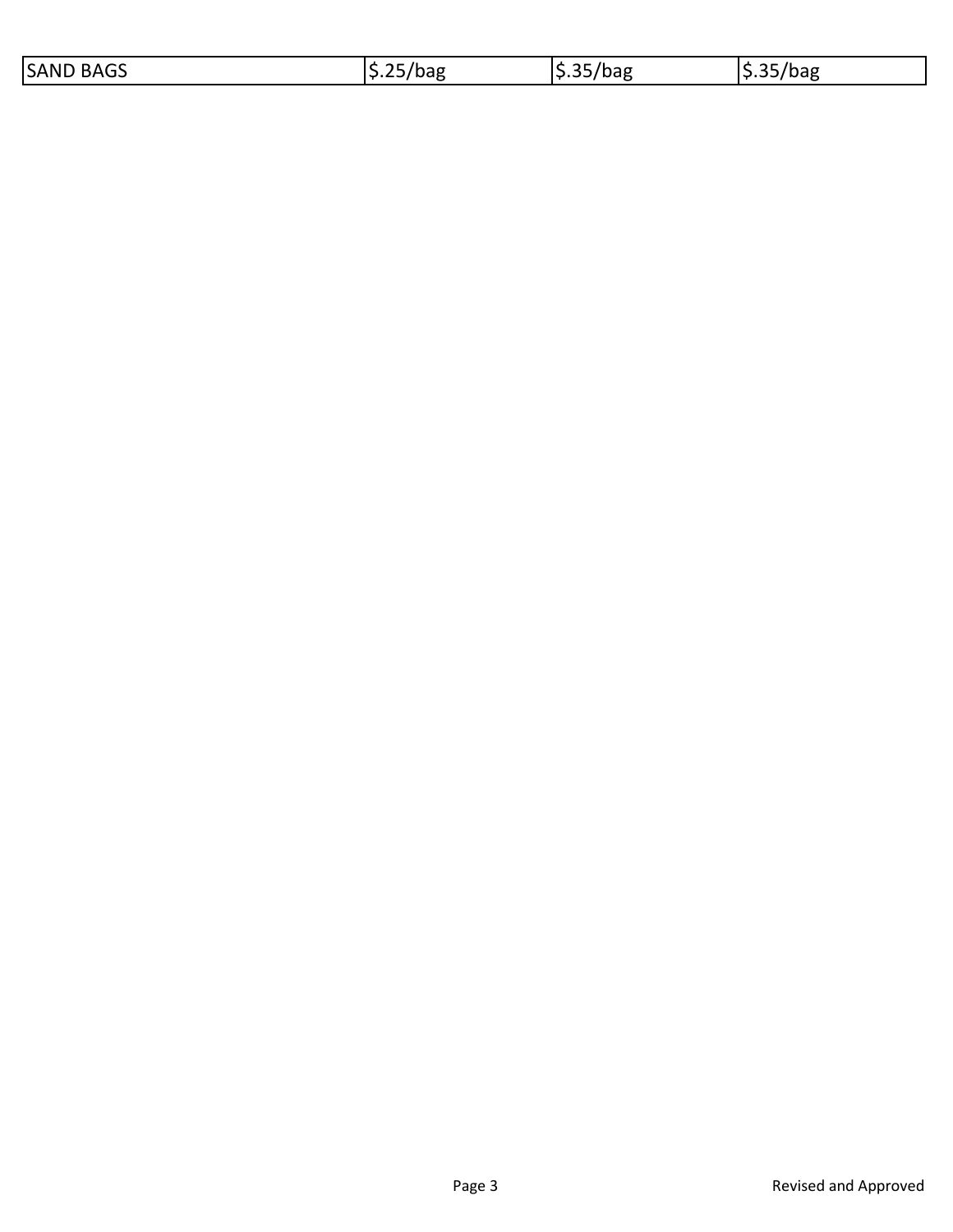| <b>FEE TYPE</b>                    | 2020                       | 2021                      | 2022                      |
|------------------------------------|----------------------------|---------------------------|---------------------------|
|                                    |                            |                           |                           |
| <b>ZONING</b>                      |                            |                           |                           |
| PER REQUEST HEARING                | \$100.00                   | \$100.00                  | \$100.00                  |
| <b>POSTPONED HEARING</b>           |                            |                           |                           |
| (before publicaiton)               | \$10.00                    | \$10.00                   | \$10.00                   |
|                                    |                            |                           |                           |
| <b>DRIVEWAY PERMITS</b>            |                            |                           |                           |
| <b>DRIVEWAY PERMIT</b>             |                            |                           |                           |
| (includes fire sign/post install)  | \$150.00                   | \$150.00                  | \$175.00                  |
| <b>FIELD DRIVE PERMIT</b>          | \$75.00                    | \$75.00                   | \$75.00                   |
| <b>FENCE PERMIT</b>                |                            |                           |                           |
| (property zoned agricultural under |                            |                           |                           |
| County Zoning does not require a   |                            |                           |                           |
| permit)                            | \$50.00                    | \$50.00                   | \$50.00                   |
|                                    |                            |                           |                           |
| <b>FIRE SIGN REPLACEMENT</b>       |                            |                           |                           |
| NEW SIGN and/or POST + INSTALL     |                            | \$102.00                  | \$120.00                  |
| <b>REPLACEMENT-NO INSTALL</b>      | \$102.00<br>$COST + $5.00$ | $COST + $5.00$            | $COST + $5.00$            |
|                                    |                            |                           |                           |
| <b>NOXIOUS WEEDS</b>               |                            |                           |                           |
|                                    |                            |                           |                           |
|                                    | \$100.00 fine              | \$100.00 fine             | \$100.00 fine             |
| <b>NOXIOUS WEEDS</b>               | after 14 days<br>\$200.00  | after 14 days<br>\$200.00 | after 14 days<br>\$200.00 |
|                                    |                            |                           |                           |
| <b>NON-SUFFICIENT FUNDS</b>        |                            |                           |                           |
| NON-SUFFICIENT FUNDS(NSF)          | $$35.00 + costs$           | $$35.00 + costs$          | $$45.00 + costs$          |
|                                    |                            |                           |                           |
| <b>OVERSIZE/OVERWEIGHT PERMITS</b> |                            |                           |                           |
| <b>OVERSIZE</b>                    | \$25.00                    | \$25.00                   | \$25.00                   |
| <b>OVERWEIGHT(SINGLE TRIP)</b>     | \$50.00                    | \$50.00                   | \$50.00                   |
| OVERWEIGHT(ANNUAL/UNIT)            | \$125.00                   | \$125.00                  | \$125.00                  |
|                                    |                            |                           |                           |